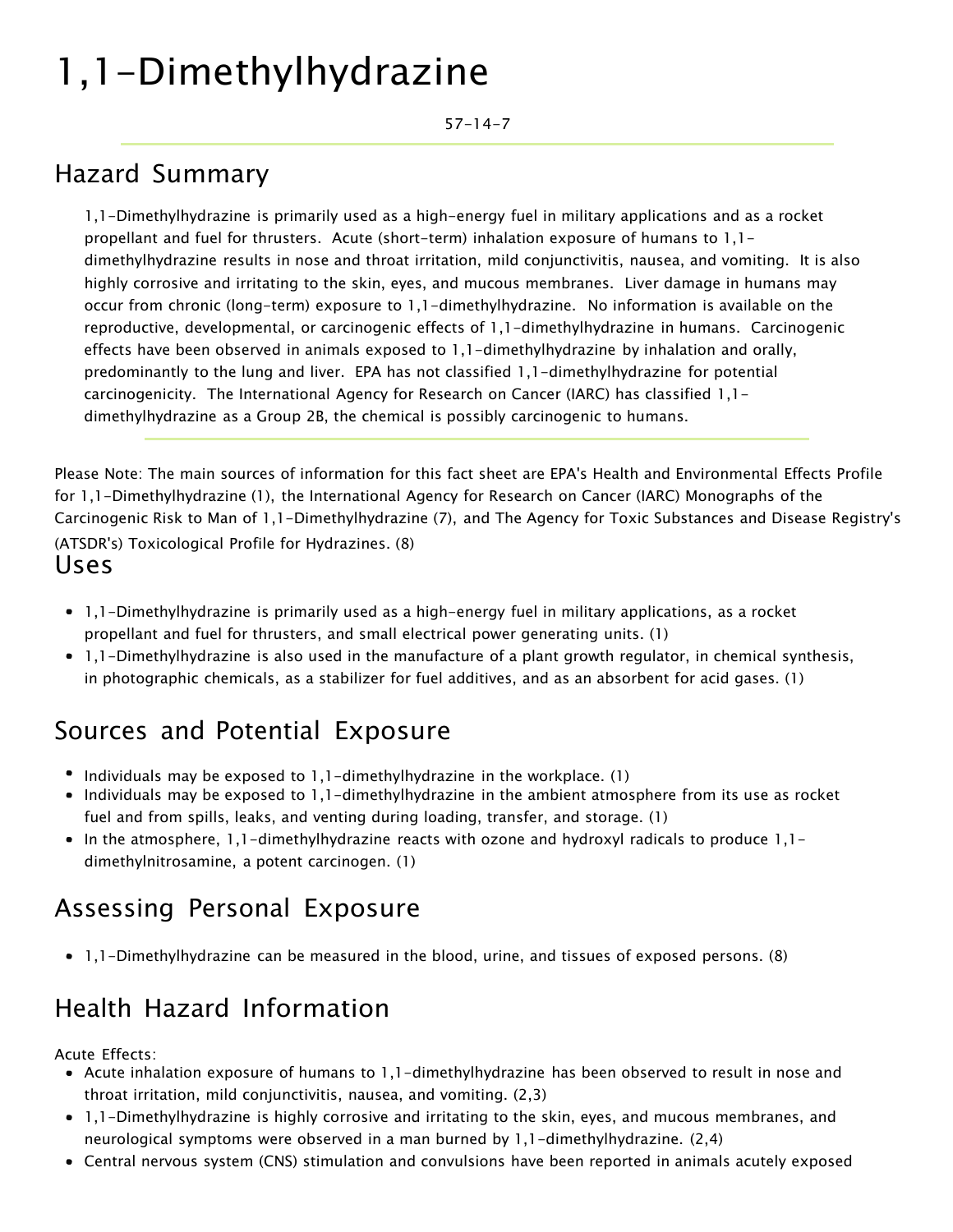to 1,1-dimethylhydrazine by ingestion. (3)

Acute animal exposure tests in rats, mice, hamsters, rabbits, and guinea pigs, have demonstrated 1,1 dimethylhydrazine to have [high](https://www.epa.gov/haps/about-health-effects-fact-sheets) acute toxicity from inhalation, oral, and dermal exposures. (5)

Chronic Effects (Noncancer):

- Liver damage in humans may occur from chronic (long-term) exposure to 1,1-dimethylhydrazine. (1,8)
- Hemolytic anemia and CNS effects, such as convulsive seizures, have been observed in animals chronically exposed to 1,1-dimethylhydrazine by inhalation (1-3,8)
- Respiratory and kidney effects have been observed in chronically exposed animals. (1,8)
- EPA has not established a Reference Concentration [\(RfC\)](https://www.epa.gov/haps/health-effects-notebook-glossary) or a Reference Dose [\(RfD\)](https://www.epa.gov/haps/health-effects-notebook-glossary) for 1,1 dimethylhydrazine. (6)
- ATSDR has established an intermediate inhalation minimal risk level (MRL) of 0.0005 milligrams per cubic 3 meter (mg/m ) (0.0002 ppm) based on liver effects in mice. The MRL is an estimate of the daily human exposure to a hazardous substance that is likely to be without appreciable risk of adverse noncancer health effects over a specified duration of exposure. Exposure to a level above the MRL does not mean that adverse health effects will occur. The MRL is intended to serve as a screening tool. (8)

Reproductive/Developmental Effects:

- No information is available on the reproductive or developmental effects of 1,1-dimethylhydrazine in humans.
- Sperm abnormalities and decreased sperm counts were observed in animals injected with 1,1dimethylhydrazine. (8)
- Birth defects were not observed in the offspring of animals exposed intraperitoneally to 1,1– dimethylhydrazine. (8)

Cancer Risk:

- No information is available on the carcinogenic effects of 1,1-dimethylhydrazine in humans.
- Carcinogenic effects were observed in mice and rats exposed to 1,1-dimethylhydrazine by inhalation, but the carcinogenicity could not be definitively attributed to 1,1-dimethylhydrazine because of the presence of contaminants in the study. However, in another study, rats exposed to 1,1-dimethylhydrazine by inhalation developed skin, lung, pancreas, pituitary, and liver tumors. (1,7,8)
- By oral exposure, 1,1-dimethylhydrazine is carcinogenic in mice and hamsters. Lung tumors, as well as kidney and liver tumors, have been observed in mice orally exposed to 1,1-dimethylhydrazine. A high incidence of angiosarcomas located in various organs was also observed in the mice. (1)
- EPA has not classified 1,1-dimethylhydrazine for potential carcinogenicity. (6)
- IARC has classified 1,1-dimethylhydrazine as a Group 2B, the chemical is possibly carcinogenic to humans. (7)

#### Physical Properties

- The chemical formula for 1,1-dimethylhydrazine is  $C_1H_8N_2$ , and its molecular weight is 60.1 g/mol. (1,4,7)
- 1,1-Dimethylhydrazine is a colorless, flammable, hygroscopic liquid that gradually turns yellow upon contact with air and is miscible with water. (1,4,7)
- 1,1-Dimethylhydrazine has an ammonia-like fishy smell, with an odor threshold of 1.7 parts per million (ppm). (1,7,9)
- The vapor pressure for  $1,1$ -dimethylhydrazine is 157 mm Hg at 25 °C. (1)

Conversion Factors:

To convert concentrations in air (at 25 °C) from ppm to mg/m  $\frac{3}{1}$  mg/m  $\frac{3}{1}$  = (ppm)  $\times$  (molecular weight of the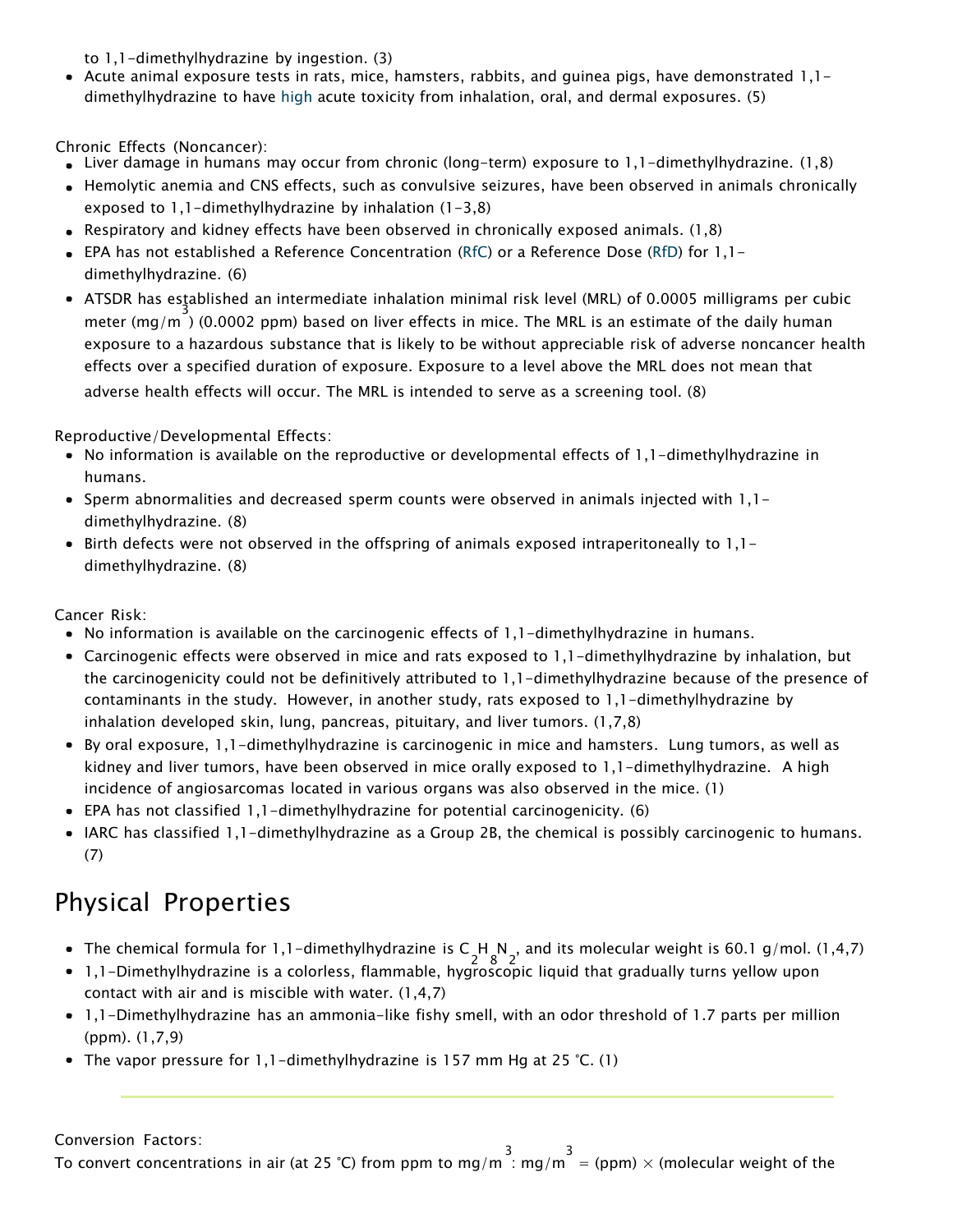#### Health Data from Inhalation Exposure



## 1,1-Dimethylhydrazine

ACGIH TLV--American Conference of Governmental and Industrial Hygienists' threshold limit value expressed as a time-weighted average; the concentration of a substance to which most workers can be exposed without adverse effects.

length of time is expected to cause death in 50% of a defined experimental animal population. LC<sub>ro</sub> (Lethal Concentration  $_{\text{ro}}$ )--A calculated concentration of a chemical in air to which exposure for a specific

NIOSH IDLH--National Institute of Occupational Safety and Health's immediately dangerous to life or health limit; NIOSH recommended exposure limit to ensure that a worker can escape from an exposure condition that is likely to cause death or immediate or delayed permanent adverse health effects or prevent escape from the environment. NIOSH REL ceiling--NIOSH's recommended exposure limit ceiling; the concentration that should not be exceeded at any time.

OSHA PEL--Occupational Safety and Health Administration's permissible exposure limit expressed as a timeweighted average; the concentration of a substance to which most workers can be exposed without adverse effect averaged over a normal 8-h workday or a 40-h workweek.

The health and regulatory values cited in this factsheet were obtained in December 1999.

Health numbers are toxicological numbers from animal testing or risk assessment values developed by EPA. b

Regulatory numbers are values that have been incorporated in Government regulations, while advisory numbers are nonregulatory values provided by the Government or other groups as advice. OSHA numbers are regulatory, whereas NIOSH and ACGIH numbers are advisory.